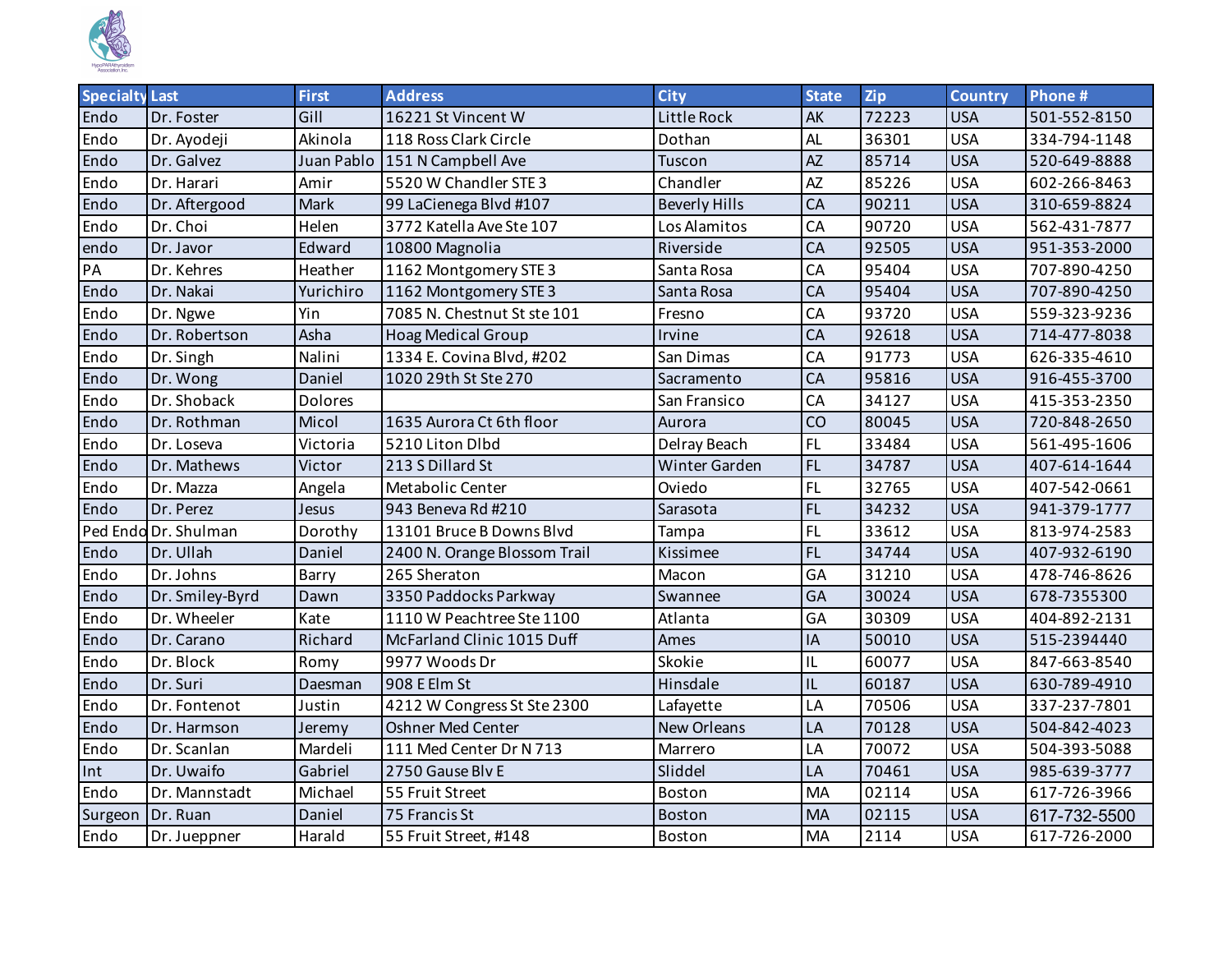| Endo | Dr. Glister                 | <b>Babette</b> | 7927 Richie Hwy                 | Glen Bernie       | <b>MD</b>      | 21061 | <b>USA</b> | 410-332-9800   |
|------|-----------------------------|----------------|---------------------------------|-------------------|----------------|-------|------------|----------------|
| Endo | Dr. Kim                     | Han Na         | John Hopkins bayview            | <b>Baltimore</b>  | <b>MD</b>      | 21224 | <b>USA</b> | 410-955-3663   |
| Endo | Dr. Snitzer                 | Jack           | 1639 Woodbrook Dr               | Salsbury          | <b>MD</b>      | 21801 | <b>USA</b> | 410-572-8848   |
| Endo | Dr. Ang                     | Lynn           | 1500 Med Center Dr              | Ann Arbor         | MI             | 48109 | <b>USA</b> | 734-734-4000   |
|      | Ped Endo Dr. Shumer         | Daniel         | 1500 E Medical Center Dr. #6303 | Ann Arbor         | M <sub>l</sub> | 48109 | <b>USA</b> | 734-936-4000   |
| Endo | Dr. Tebben                  | Peter          | Mayo Clinic 200 1st St SW       | Rochester         | <b>MN</b>      | 55904 | <b>USA</b> | 855-629-6543   |
| Endo | Dr. Clarke                  | <b>Bart</b>    | Mayo Clinic 200 1st St SW       | Rochester         | <b>MN</b>      | 55905 | <b>USA</b> | 507-284-1101   |
|      | Ped Endo Dr. Gandrud        | Laura          | 3800 Park Nicollet Blvd.        | St. Louis Park    | <b>MN</b>      | 55916 | <b>USA</b> | 952-993-1000   |
| Endo | Dr. Stesin                  | Mark           | 3366 Oakdale Ave N              | Robbinsdale       | <b>MN</b>      | 55422 | <b>USA</b> | 763-582-1800   |
| Endo | Dr. Tressler                | Michael        | 5200 Fairview Blvd.             | Wyoming           | <b>MN</b>      | 55092 | <b>USA</b> | 763-586-5844   |
| Endo | Dr. Hamlett                 | Sean           | 1532 W 32nd St Su 402           | Joplin            | <b>MO</b>      | 64804 | <b>USA</b> | 417-347-8740   |
|      | Ped Endo Dr. Mitre-Calderon | Del            | Childrens Mercy Endo Clinic     | Kansas City       | <b>MO</b>      | 64108 | <b>USA</b> | 816-234-3000   |
| Endo | Dr. Dodis                   | Regina         | 1006 WH Smith Blvd              | Greenville        | <b>NC</b>      | 27835 | <b>USA</b> | 525-756-0211   |
| Endo | Dr. Hester-Clark            | Sisi Njia      | 9615 Kincy ave STE 210          | Huntsville        | <b>NC</b>      | 28078 | <b>USA</b> | 704-495-6334   |
| Endo | Dr. Paranjape               | Suvinay        | 1134 N Road St Building6        | Elizabeth City    | <b>NC</b>      | 27909 | <b>USA</b> | 252-335-5128   |
| Endo | Dr. Warrem-Ulanch           | Julia          | 8340 Banford Way STE 001        | Raleigh           | NC             | 27615 | <b>USA</b> | 919-845-3332   |
| Endo | Dr. Baehr                   | Kara           | 8207 Northwoods Dr. #100        | Lincoln           | <b>NE</b>      | 68505 | <b>USA</b> | 402-484-3440   |
| Endo | Dr. Flynn                   | Margaret       | St. Joseph Hospital             | Nashua            | <b>NH</b>      | 03060 | <b>USA</b> | 603-881-7141   |
| Endo | Dr. Abbott                  | Lisa           | 665 Sierra Rose Dr.             | Reno              | <b>NV</b>      | 89511 | <b>USA</b> | 775-786-6770   |
| Endo | Dr. Lengyel                 | Clara          | 1723 N Ocean Ave                | Medford           | <b>NV</b>      | 11763 | <b>USA</b> | 632-758-5858   |
| Endo | Dr. Litchfiled              | Reid           | Desert Endocrinology            | Henderson         | <b>NV</b>      | 89052 | <b>USA</b> | 702-434-8400   |
| Endo | Dr. Busch                   | Robert         | 220 Washington Ave EXT          | Albany            | <b>NY</b>      | 12206 | <b>USA</b> | 514-489-4704   |
| Endo | Dr. Zweig                   | Susan          | 222 E 41st St                   | New York          | <b>NY</b>      | 10017 | <b>USA</b> | 212-481-1350   |
| Endo | Dr. Rubin                   | Mishaela       |                                 | <b>NY</b>         | <b>NY</b>      | 10032 | <b>USA</b> | 212-305-2663   |
| Endo | Dr. Cristofides             | Elena          | 72 W 3rd Ave                    | Columbus          | OH             | 43201 | <b>USA</b> | 614-453-9999   |
| Endo | Dr. Gundabulo               | Bhaskar        | 2100 W. Central Ave STE 100     | Toledo            | OH             | 43606 | <b>USA</b> | 419-537-5111   |
| Endo | Dr. Ing                     | Steven         | Ohio St Univ.543 Taylor Ave     | Columbus          | OH             | 46203 | <b>USA</b> | 614-685-3333   |
| Endo | Dr. Morroco                 | Michael        | 1946 Town Park Blve             | <b>Union Town</b> | OH             | 44685 | <b>USA</b> | 330-896-5700   |
| Endo | Dr. Black                   | Cheryl         | 4205 McAuley Blvd ste 420       | Oklahoma City     | OK             | 73120 | <b>USA</b> | 405-751-6111   |
| Endo | Dr. Qidar                   | Hammad         | 1860 Virginia Ave Ste 8         | North Bend        | OR             | 97459 | <b>USA</b> | 541-808-2412   |
| Endo | Dr. Wieckowska              | Zuzanne        | 1515 Village Dr                 | Cottage Grove     | <b>OR</b>      | 97424 | <b>USA</b> | 541-942-6610   |
| Endo | Dr. Homan                   | Mal            | Lehigh Valley Endo              | Allentown         | PA             | 18103 | <b>USA</b> | 610-402-6790   |
| Endo | Dr. Levine                  | Michael        | <b>CHOP</b>                     | Philadelphia      | PA             | 19104 | <b>USA</b> | 1-800-879-2467 |
| Endo | Dr. Haenel                  | Louis          | 2093 H. Tecklenburg Dr #300     | Charleston        | SC             | 29414 | <b>USA</b> | 843-724-2011   |
| Endo | Dr. Henderson               | Brittany       | 1054 Johnnie Dodds Blvd Su. A   | Mt. Pleasant      | SC             | 29464 | <b>USA</b> | 843-388-7845   |